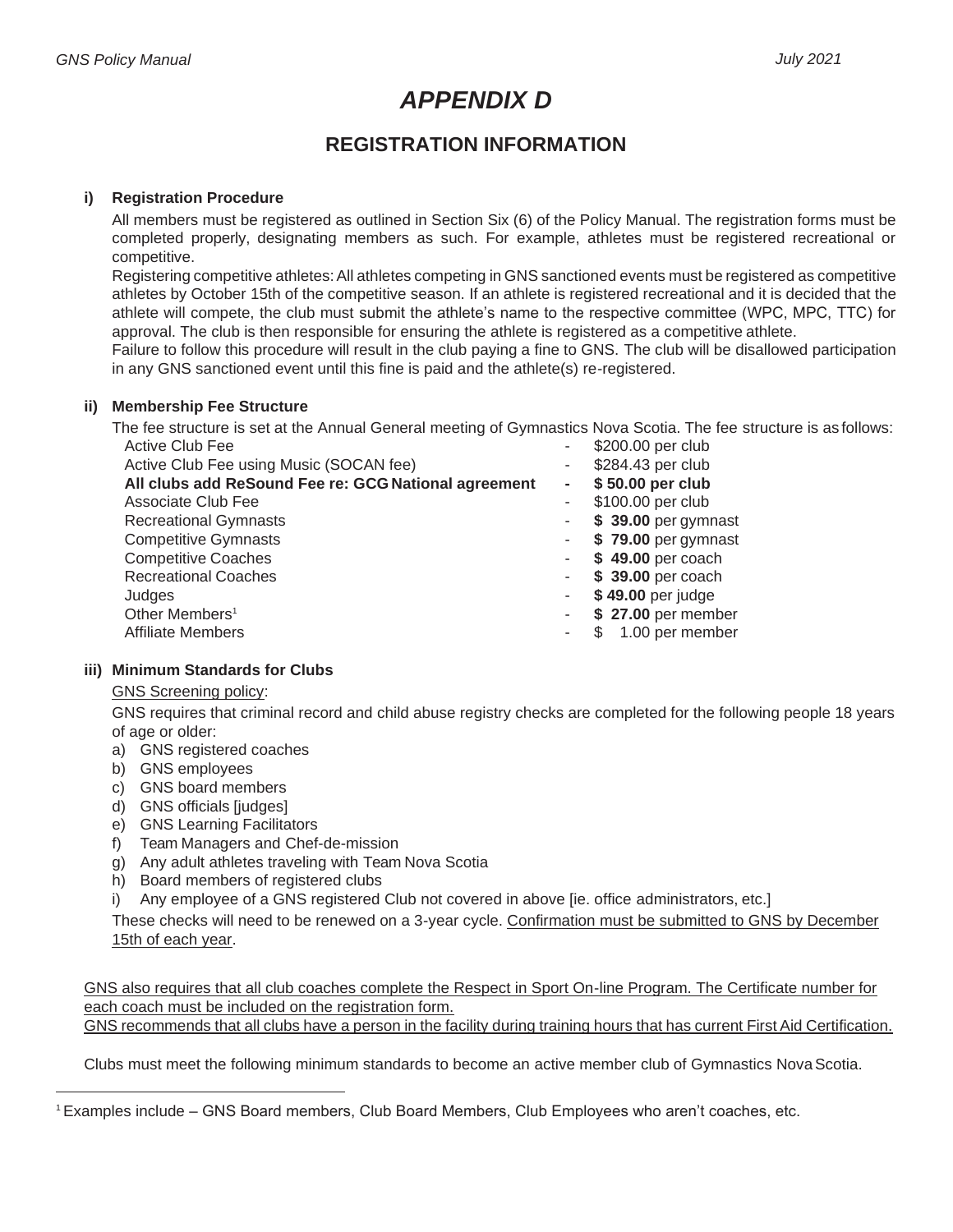# *GNS Policy Manual July 2021*

### Artistic Gymnastic Clubs

#### A. Facility

- Ample space between pieces of equipment and the walls.
- Adequate ceiling height and spacing between equipment items.
- Must contain an emergency exit and access to a telephone line.
- Adequate lighting.

# B. Equipment

- Adequate padding for all landing surfaces consideration given to the length of descent.
- Adequate padding underneath all elevated equipment. i.e. Proper landing mats. 3" 6" in depth. o "Adequate padding" is defined as being that outlines of metal or wood cannot be felt through padding.
- Floor equipment/legs of equipment must be stable, meaning unable to move freely and/or wobble.
- Cables, anchors, bars, etc., must be tightly fastened and secure.
- Surfaces must be flat, smooth and/or finished, free of obstacles and/or profusion of any sort.
- GCG approved equipment i.e. Gymnova, AAI or Spieth Anderson must be available in clubs offering competitive gymnastics programs.

# C. Staff

i. Competitive Gymnastics

| Supervisory Instructor       | 19 years of age or older<br>Minimum Full NCCP Level II or Competition 1 Certified |
|------------------------------|-----------------------------------------------------------------------------------|
| <b>Class Instructors</b>     | 16 years of age or older<br>Minimum Full NCCP Level II or Competition 1 Trained   |
| <b>Assistant Instructors</b> | in training to certify as an NCCP Level 1 or Foundations gymnastic<br>instructor. |
|                              |                                                                                   |

The supervisory instructor must be present (in the gym) during classes. The supervisory instructor may or may not be directly involved with instruction of the class.

| ii. | <b>Recreational Gymnastics</b> |                                                                                                                        |
|-----|--------------------------------|------------------------------------------------------------------------------------------------------------------------|
|     | <b>Supervisory Instructor</b>  | 19 years of age or older                                                                                               |
|     |                                | Minimum Full Level I or Foundations NCCP Gymnastics Certification Level<br>Il or Introduction to Competition 1 Trained |
|     | Class Instructors              | 16 years of age or older                                                                                               |
|     |                                | Minimum NCCP Level I Gymnastics Certification or "Trained" Status in                                                   |
|     |                                | NCCP Foundations Artistic (see exemption process - Appendix H.1)                                                       |
|     | <b>Assistant Instructors</b>   | In training to certify as an NCCP Level 1 or Foundations gymnastic                                                     |
|     |                                | instructor                                                                                                             |

The supervisory instructor must be present (in the gym) during classes.

The supervisory instructor may or may not be directly involved with instruction of the class.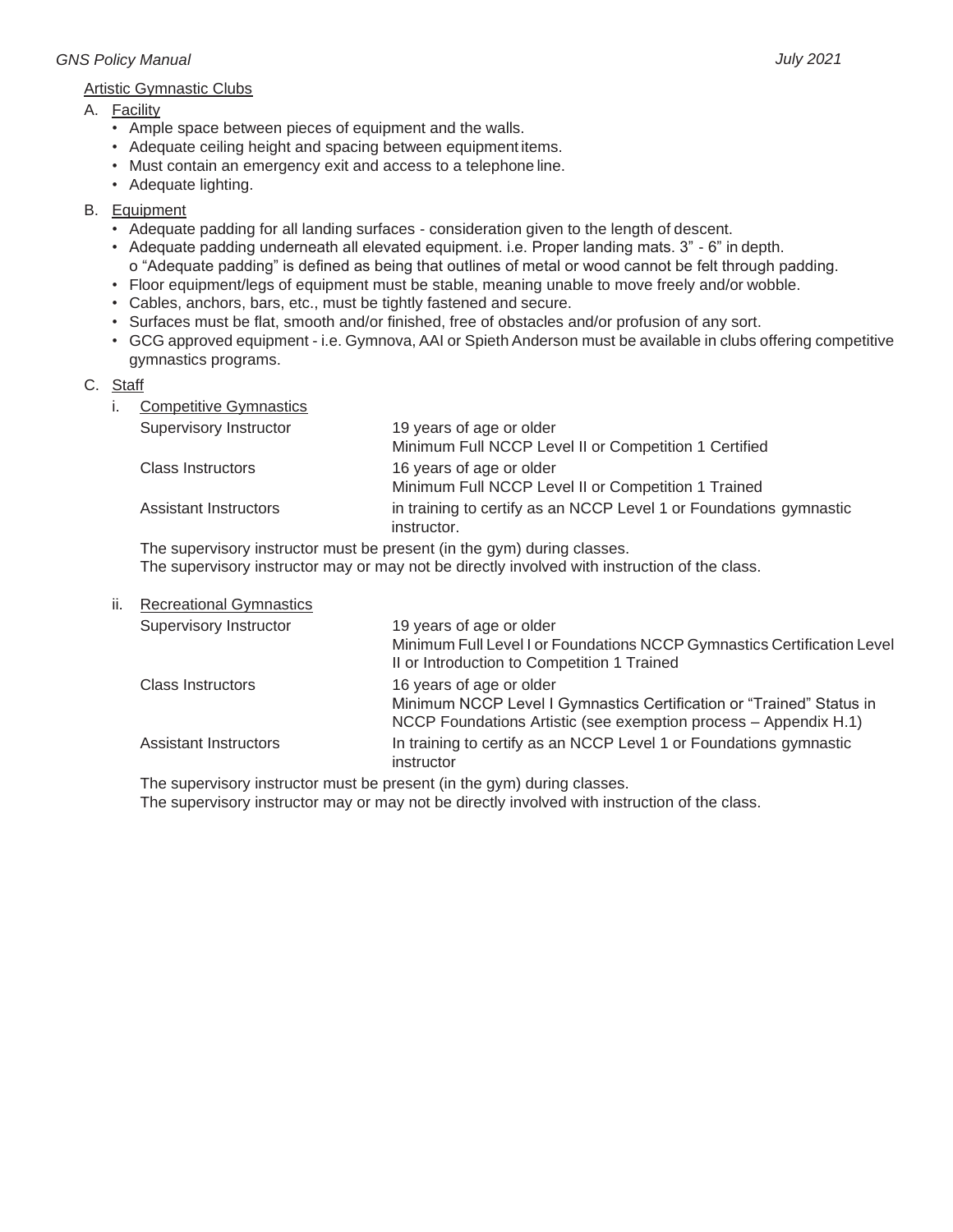#### **Clubs Using Trampoline**

#### **A. Trampoline Clubs**

### **(1) Recreational Clubs**

- a) Equipment
	- Round trampoline bed
	- frame pad secured to entire trampoline covering springs/cords
	- gymnastic mats surrounding trampoline
	- GCG approved mini-trampoline
	- frame pads secured and surrounding entire mini-tramp covering springs/cords
	- landing mat 6 x 12 feet x 10 inches. Medium density foam.
- b) Staff

| Supervisory or Head Coach: | 19 years of age or older<br>Minimum Full NCCP Level 1 or Foundations Trampoline Certification |
|----------------------------|-----------------------------------------------------------------------------------------------|
| <b>Assistant Coaches:</b>  |                                                                                               |
|                            | Minimum of 16 years of age                                                                    |
|                            | Minimum Level 1 NCCP Technical Trampoline Course obtaining full                               |
|                            | certification or "Trained" status in NCCP Foundations Trampoline                              |
|                            | (see exemption process – Appendix H.1)                                                        |

# **(2) Competitive Clubs**

- a) Equipment Trampoline
	- 6 x 12 ft or 7 x 14 ft spring trampoline
	- full frame pads secured to entire bed covering springs 1 1/4 inch foam
	- ceiling height 8 m.
	- gymnastic mats surrounding trampoline
	- 5 x 8 ft x 8 inches medium density foam end deck mats
	- End decks firmly attached to trampoline or, in the case of in-ground trampolines, matting with comparable depth, width and thickness placed overlapping over the top of the frame portion of the frame pads

#### Double Mini-Trampoline

GCG approved double mini-tramp

- frames pads secured covering springs
- landing mat 6 x 12 ft x 10 inches
- gymnastic mats surrounding landing area and DMT
- ceiling height 6 m.
- b) Staff

Supervisory/Head Coach: 19 years of age or older

Minimum Introduction to Competition or Full Level II NCCP Trampoline **Certification** 

Assistant Coaches: 18 years of age or older Minimum Introduction to Competition or Level II NCCP Technical Course obtaining full certification

\*Note: Tohost a trampoline competition, requirements change and are listed in the trampoline technical handbook.

# **B. Gymnastics Clubs/Classes**

# **(1) Recreational Clubs/Classes**

- a) Equipment
	- Round trampoline Bed
	- full frame pads secured and covering springs/cords
	- gymnastic mats surrounding trampoline
	- GCG approved mini-trampoline
	- frame pads surrounding entire MT, secured and covering springs/cords
	- crash mat 6 x 12 feet x 10 inches medium density foam